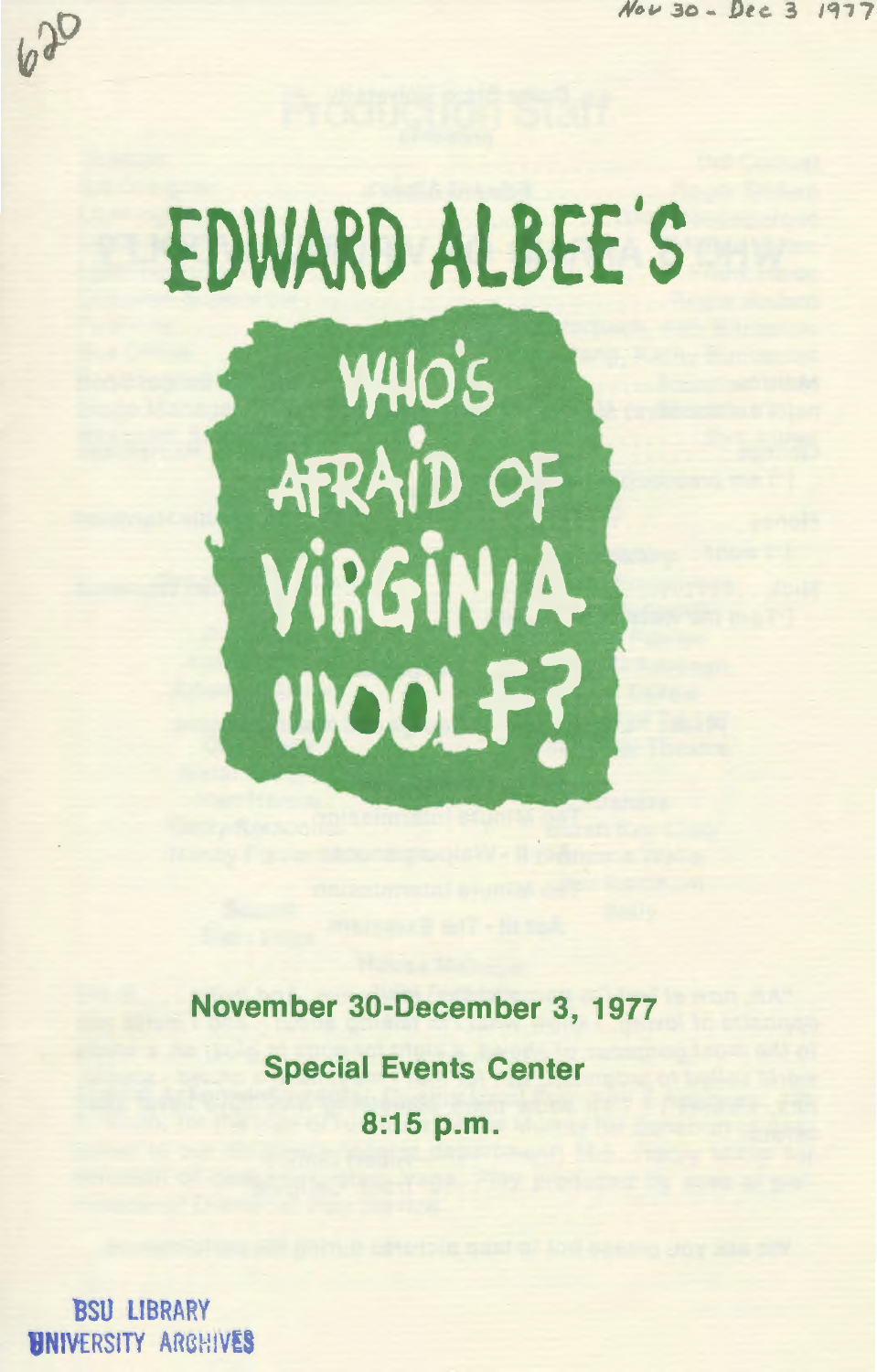Boise State University

presents

#### **Edward Albee's**

### **WHO'S AFRAID OF VIRGINIA WOOLF?**

### **Cast**

| ["I am the Earth Mother and you're all flops."] |  |
|-------------------------------------------------|--|
| ["I am preoccupied with history."]              |  |
| ["I want something."]                           |  |
| ["I am the wave of the future."]                |  |

#### **Time:** The present

**Place:** Living room of George and Martha's home.

**Act 1-** Fun and Games Ten Minute Intermission **Act** II- Walpurgisnacht Ten Minute Intermission **Act** Ill -The Exorcism

"Ah, now at last I'm going to live, really live. And living . . . is the opposite of loving. I know what I'm talking about - and I invite you to the most gorgeous of shows, a sight for gods to gloat on, a whole world called to judgment. But for that I must have a crowd- spectators, victims . . . I'll show them something they have never seen before."

> -Albert Camus from "Caligula"

We ask you please not to take pictures during the performance.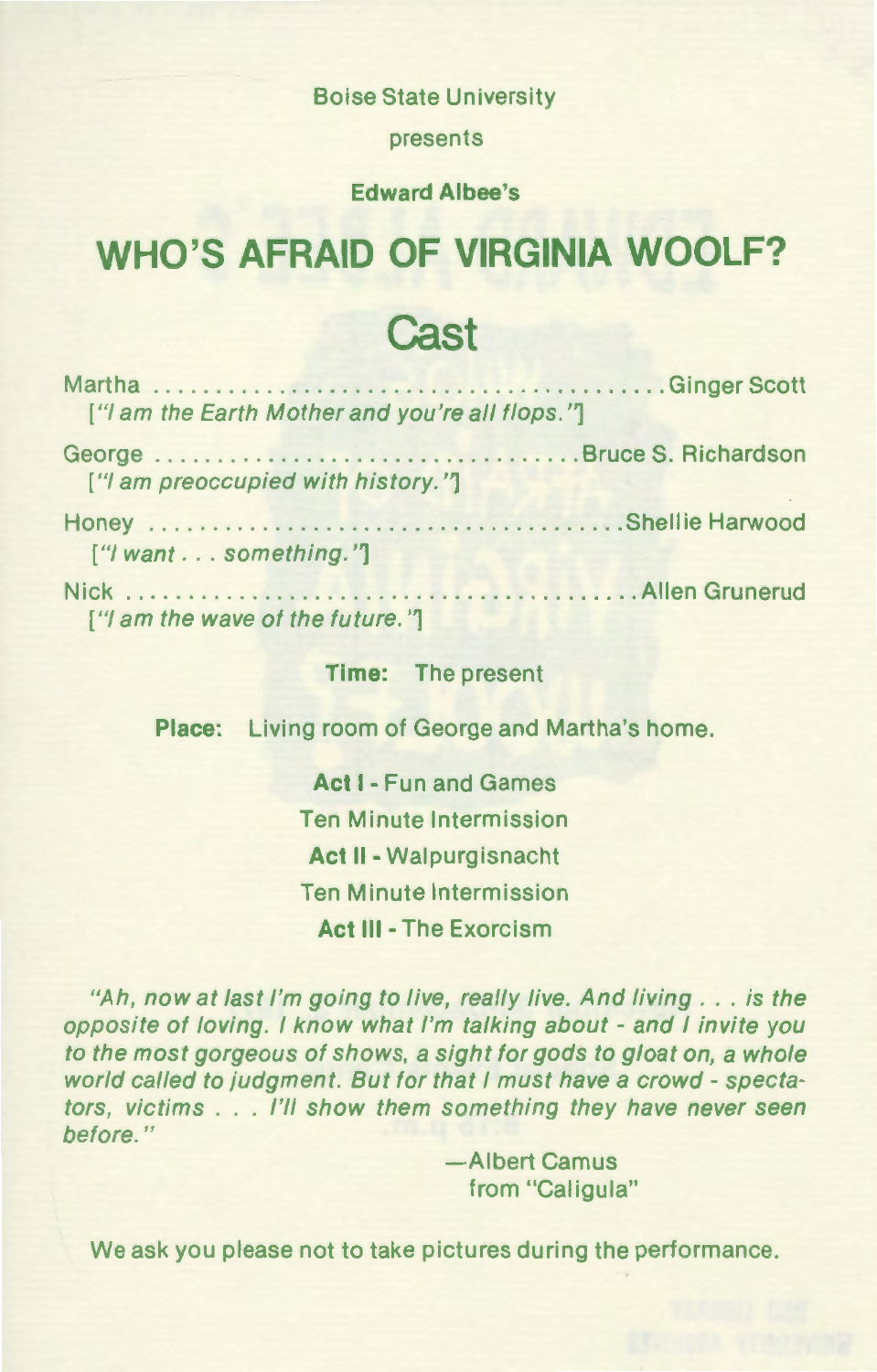# **Production Staff**

| Lighting DesignerGreg Despopolous            |
|----------------------------------------------|
| Costume DesignerMelanie Yellen               |
|                                              |
| Costume Supervisor  Roger Bedard             |
| Publicity Charles Lauterbach, Ann Bittleston |
| Box Office Debra Pang, Kathy Rundquist       |
|                                              |
| Stage ManagerMelanie Yellen                  |
| Assistant Stage Manager Syd Allred           |

# **Production Crews**

**Lighting**  Greg Despopolous

**Properties**  Kathy O'Neill Arlene Vaughan

**Costumes**  Melanie Yellen Nan Harms Betty Kerschner Nancy Frederick

> **Sound**  Marc Vega

**Scenery**  Student Employees: Larry Babcock Leslie Fowler Bruce Richardson Janet Eskew Members of TA 117: Technical Theatre

> **Ushers**  Borah Key Club Sherrie Wells Sue Ketchum Sally

**House Manager**  Julia Franklin

**Special Acknowledgments:** Quality Used Furniture & Antiques, 421 S. Ninth, for the loan of furniture; Marie Murray for donation of costumes to our children's theatre department; Mrs. Henry Miller for donation of costumes; Marc Vega. Play produced by special permission of Dramatist Play Service.